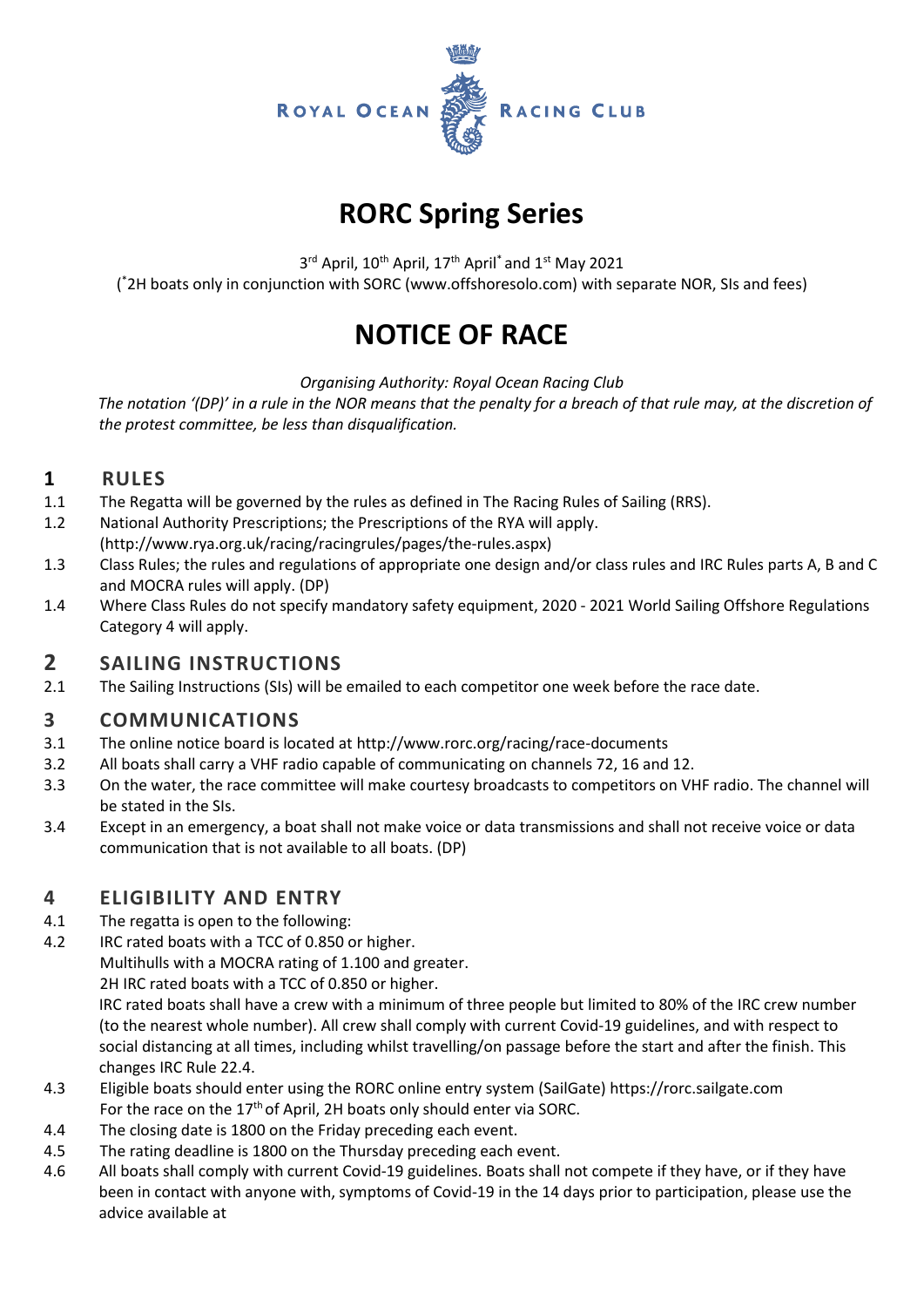<https://www.nhs.uk/conditions/coronavirus-covid-19/self-isolation-and-treatment/>

### **5 FEES**

5.1 Entry fees are £45 per boat per race for members, £60 for non-members.

## **6 ADVERTISING**

6.1 Advertising is permitted in accordance with class rules and World Sailing Regulation 20. Boats may be required to display advertising chosen and/or supplied by the organising authority. (DP)

## **7 SCHEDULE**

The proposed schedule is as follows:

#### **IRC and MOCRA**

| <b>Date</b>                 | Time  | Event                   | <b>HW Portsmouth</b> | <b>Duration</b> | <b>OSR Category</b> |
|-----------------------------|-------|-------------------------|----------------------|-----------------|---------------------|
| 3rd April 2021              | 09:50 | First warning<br>signal | 16:50 4.4M           | $6 - 8$ Hrs     | 4                   |
| 10 <sup>th</sup> April 2021 | 09:50 | First warning<br>signal | 11:244.3M            | $6 - 8$ Hrs     | 4                   |
| $1st$ May 2021              | 09:50 | First warning<br>Signal | 15:37 4.6M           | $6 - 8$ Hrs     | 4                   |

#### **2H IRC Class**

| Date                                                                      | <b>Time</b>  | Event                   | <b>HW Portsmouth</b> | <b>Duration</b> | <b>OSR Category</b> |
|---------------------------------------------------------------------------|--------------|-------------------------|----------------------|-----------------|---------------------|
| 3rd April 2021                                                            | 10:00        | First warning<br>signal | 16:50 4.4M           | $6 - 8$ Hrs     | 4                   |
| 10 <sup>th</sup> April 2021                                               | 10:00        | First warning<br>signal | 11:244.3M            | $6 - 8$ Hrs     | 4                   |
| 17 <sup>th</sup> April 2021 with<br>$SORC - see separate$<br>NOR and SIs) | (see<br>NOR) | First warning<br>signal | 15:28 4.3M           | $4 - 6$ Hrs     | $\overline{4}$      |

# **8 COURSES**

8.1 Courses will be e-mailed to competitors no later than 12 hours before the race start.

## **9 PENALTIES**

9.1 For all classes the SIs will state that RRS 44.1 is changed so that the two-turn penalty is replaced by a one-turn penalty.

# **10 AUTOMATIC AND WIND VANE DEVICES FOR STEERING**

10.1 Automatic and wind-vane devices for steering are permitted (this changes RRS 52)

## **11 SCORING AND PRIZES**

- 11.1 One race is required to be completed to constitute a series
- 11.2 A boat's series score shall be the total of her race scores. For the 2H class, results from the  $17<sup>th</sup>$  April SORC race will count towards the overall score.
- 11.3 Prizes will be awarded to each class and overall winner, classes will be determined once entries are complete.

## **12 RISK STATEMENT**

- 12.1 Competitors participate in the regatta entirely at their own risk, the attention of Persons in Charge is drawn to fundamental rule 3 'the responsibility for a boats decision to participate in a race or continue racing is hers alone'. Sailing is by nature an unpredictable sport and therefore inherently involves an element of risk. By taking part in the event, each competitor agrees and acknowledges that:
	- a) They are aware of the inherent element of risk involved in the sport and accept responsibility for the exposure of themselves, their crew and their boat to such inherent risk whilst taking part in the event.